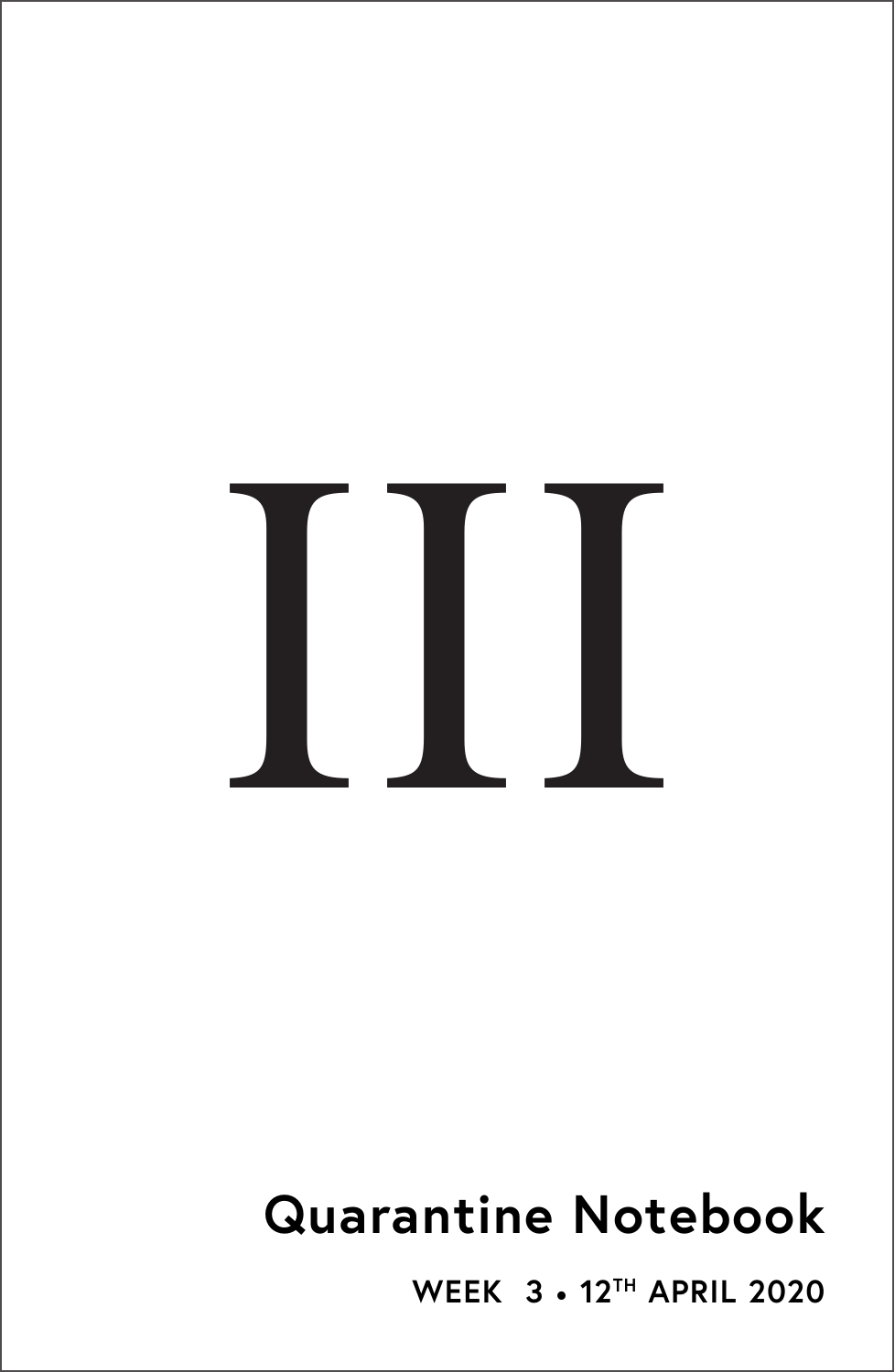## **Quarantine Notebook**

Week 3  $12$ <sup>TH</sup> April 2020

Copyright of each piece of writing in this document belongs to its respective author. © 2020

Permission has been obtained from each author to display this work on the website [www.muscaliet.co.uk.](https://www.muscaliet.co.uk) The website is property of Muscaliet Press.

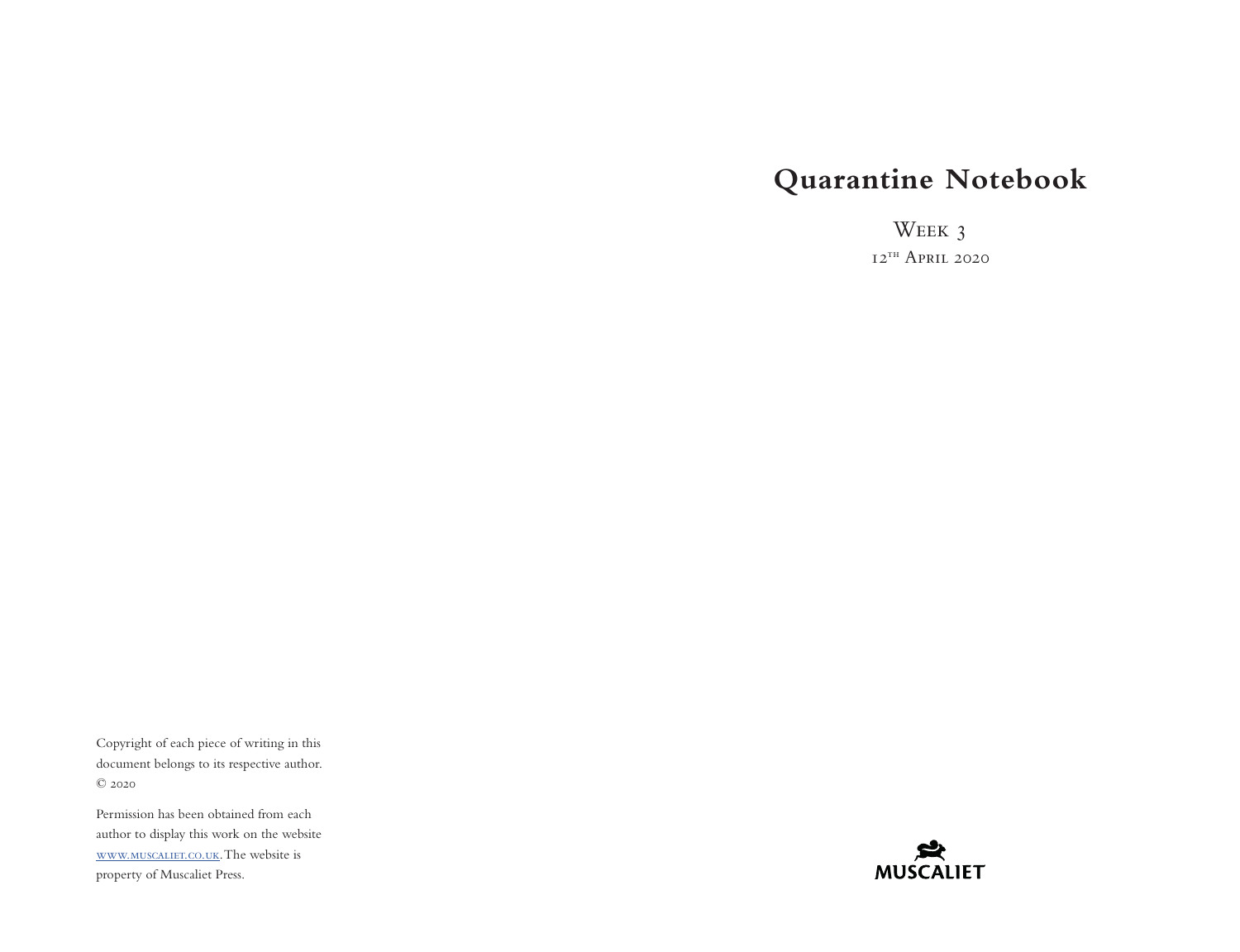### CHRIS McCULLY

### GOI DEINCH

How did this happen? You don't know. The day goes pacing, gardens grow

Into a vacuous loveliness. Devoid of voices, you address

The holly and the saxifrage, Self-isolation and the page

As you have almost always done. No help there, in the fretting sun:

The birds have left last winter's seeds, Magnolia combusts, sap bleeds

From broken branches, shadow carves At cages where the goldfinch starves.

\*

Quiet on the roads. Along the fence The pigeons breed in pestilence.

John Caius described 'the English sweat'. Sweet feverfew and violet….

No remedy…. The rat, the louse… *'The king's grase moved from house to house…'*

A snake slid through the green man's eye. Before the moon rose you could die.

*'…so scharpe, so painfull and so sore….'* Extinction hid in breath or straw.

Life emptied. Weeks brought one face less To love and love had no address.

\*

And now that days and breath draw thin You blame the bat or pangolin

And fail to stay the fretting sun Or fathom what the moon has done

To play such havoc with the chime Of lute or shawm or forms of time.

Aberrant, afraid, you try to write Or walk the garden at midnight,

Find Venus tangled in the trees And holly, saxifrage, heart's-ease

Holding an emblem for an age: A goldfinch starved under a cage.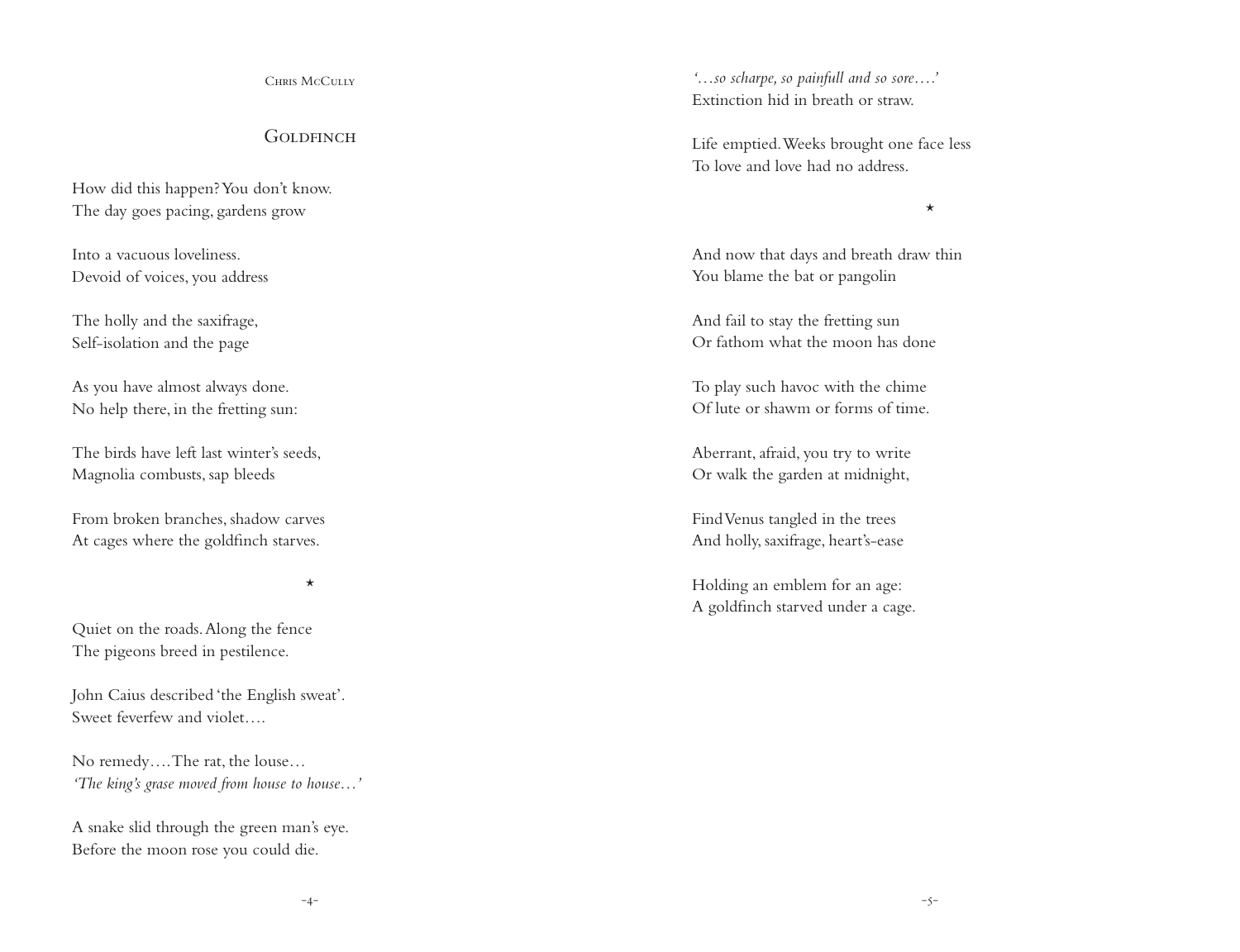JOHN WORTHEN

### GERMAN BELLS STILL

Bells still at last. It's a curfew, too, A tocsin for the boxed-in?

Moyra Tourlamain

### ON THE KINDNESS OF THE SUPER MOON

Earth's lifeline: A knotted string of grubby days a scourge, nine-tailed rosary beads snagged on news bulletins

and the moon bends down so kindly close

silver shaman

Netted in space the planets call to one another, send elyptic sonar signals, sing out, sometimes, at sunset, over the roar of rock strewn turbulence

and so the moon leans low on our hill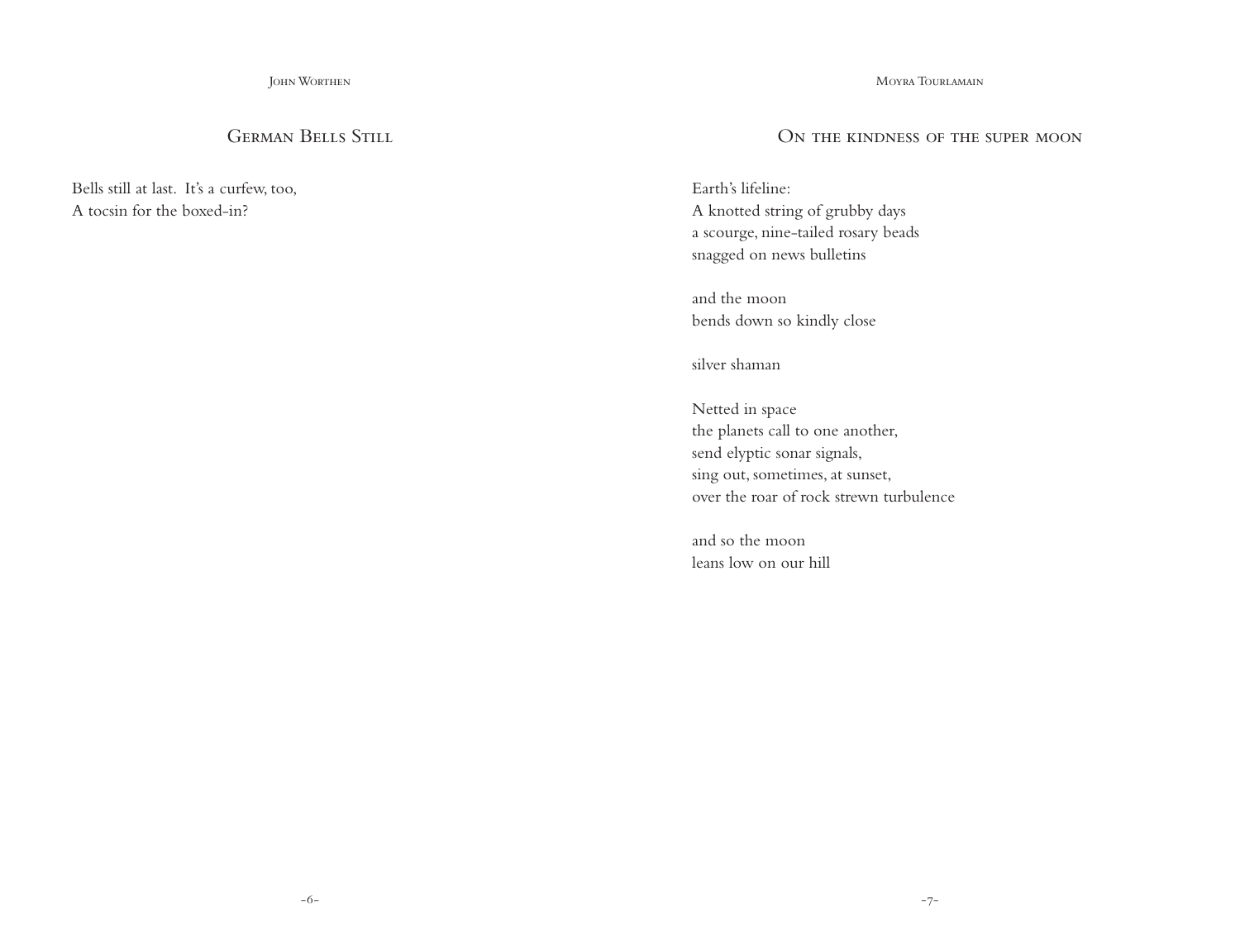PHILIPPE JACCOTTET, TRANS. IAN BRINTON

### Reflections Beneath a Cloudy Sky

*(Part 2; for the final part see* Quarantine Notebook 4*)*

– To tell the truth, we have seen little of the sun these recent days, and to cling to hope beneath a weight of cloud is never easy; the mountain's platform shimmers through the density of fog…

(And yet we must be very weak of will to beat retreat for the lack of sun, not bearing on our shoulders a sheaf of cloud… We must be residents of a naïve world to think we can be saved by the sky's blue or be punished by both night and storm.)

 – But where did you think your worn feet were leading? Just rounding the corner of the house, or crossing a new frontier?

(A child dreams of venturing to the mountains' other side; a pilgrim sometimes makes that journey and exhaled breath takes form, as is said of a dead man's soul… We wonder what reflection he can see in the snow's mirror, what flickering light and whether he shall discover a door half-open behind it. We imagine such a truth in those distant landscapes: a candle-flame in a mirror, a woman's hand close by, a loophole…)

But you, dwelling now, just as I find you here, shall sip no longer from those flutes of crystal glass; your ears shut up to the bells in high towers,

eyes blind to lighthouse beacons still revolving in the sun; faulty steersmen for such a narrow passing…

One can catch a better glimpse of you in plough-land ruts, sinking beneath the sweat-line of the dead more than rising towards the last flight of proud swans…